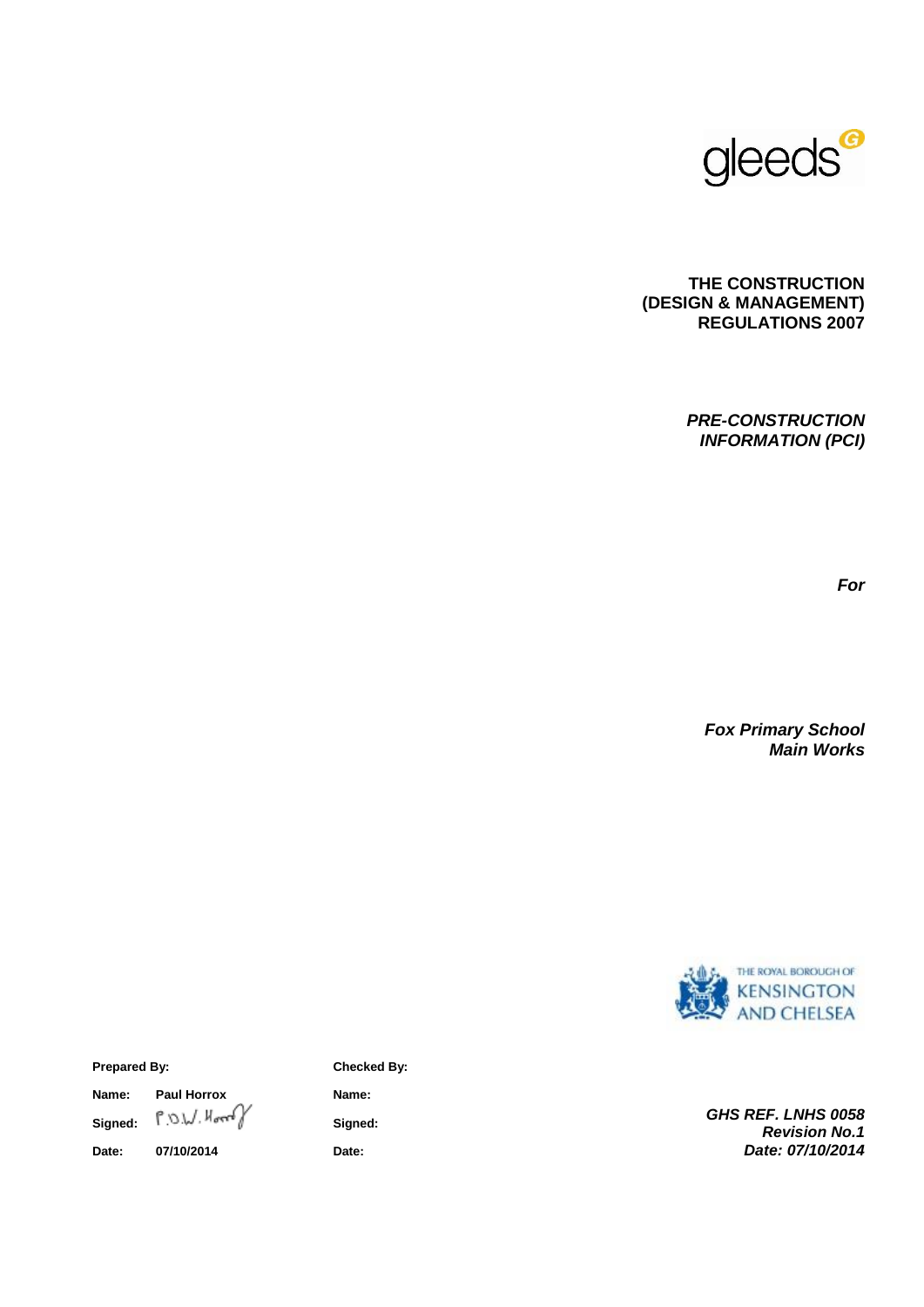Fox Primary School Pre-Construction Information



## **CONTENTS**

## **Foreword**

| <b>Section 1</b> | <b>Description of the Project</b>                            |
|------------------|--------------------------------------------------------------|
| <b>Section 2</b> | <b>Client's Considerations and Management Requirements</b>   |
| <b>Section 3</b> | <b>Environmental Restrictions and Existing on-site Risks</b> |
| <b>Section 4</b> | <b>Significant Design and Construction Hazards</b>           |
| <b>Section 5</b> | The Health and Safety File                                   |

## **APPENDICES**

| <b>Appendix 1</b> | <b>Design Risk Information</b>             |
|-------------------|--------------------------------------------|
| <b>Appendix 2</b> | <b>Project Directory</b>                   |
| <b>Appendix 3</b> | <b>Construction Phase Plan Information</b> |
| <b>Appendix 4</b> | <b>Health &amp; Safety File Format</b>     |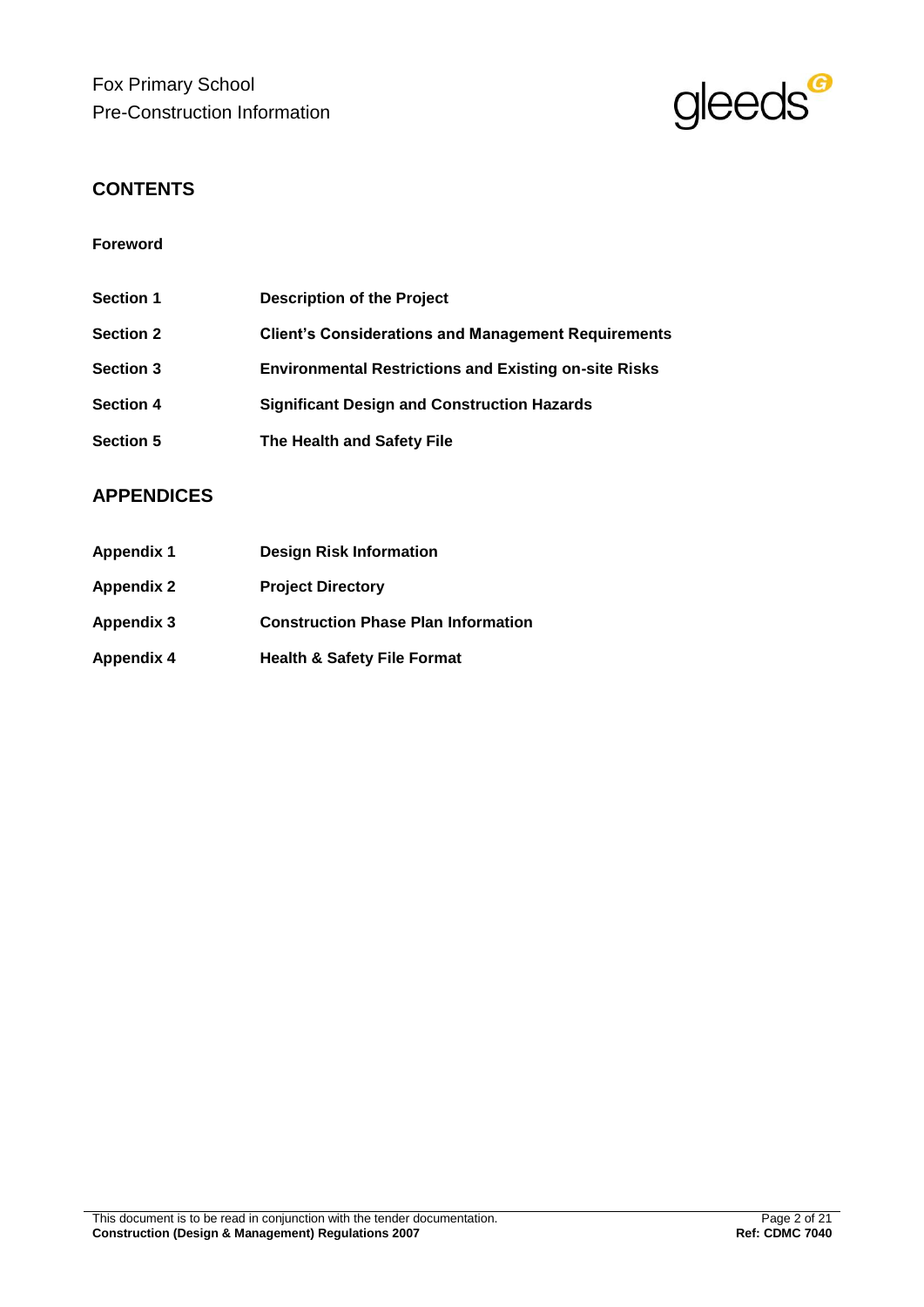

## **FOREWORD**

As CDM Co-ordinator appointed for this project, Gleeds Health and Safety are required by Regulation 20(2)(a) of the Construction (Design and Management) Regulations 2007, to take all reasonable steps to identify and collect the Pre-Construction Information (PCI) as set out in Appendix 2 of the regulations.

This PCI brings together Health and Safety information obtained from the Client, designers (direct or novated), and where appropriate the CDM Co-ordinator, and should be read in conjunction with all other information issued as part of the information flow (information issued containing relevant project / Health and Safety information).

This PCI document, as compiled under the CDM Regulations 2007, will be issued to Contractors as to highlight relevant information known at the time of publishing. The PCI will also be issued to all designers and Contractors appointed directly by the Client.

Prospective Principal Contractors should take into account the specific requirements of the project when preparing and presenting tenders or similar documents.

Under the Construction (Design and Management) Regulations 2007, the successful Principal Contractor shall be required by Regulation 23 of the Construction (Design and Management) Regulations 2007 to prepare a Construction Phase Plan, sufficient to comply with Regulation 22, 23 and 24 of the CDM Regulations 2007.

The Principal Contractors' Construction Phase Plan must contain as a minimum, the information specified in Appendix 3 of the Approved Code of Practice (ACoP) HSG L144 "Managing Health and Safety in Construction and additional risk information contained within this PCI and any design risk information supplied by any designer appointed by the Client in relation to the proposed project.

The Construction Phase Plan submitted by the Principal Contractor will be reviewed for compliance and suitability in accordance with Regulation 23(1)(a) of the CDM Regulations and information as detailed above.

The successful Principal Contractor is also required by Regulations 22 & 24 of the CDM Regulations 2007, to co-ordinate the activities of all other Contractors and to ensure they comply with duties placed on them by the CDM Regulations 2007, other Health and Safety legislation and project requirements set out in the Construction Phase Plan.

The PCI is a live document and Gleeds Health and Safety reserve the right to amend it as further information becomes available without notice

### **Gleeds Health & Safety**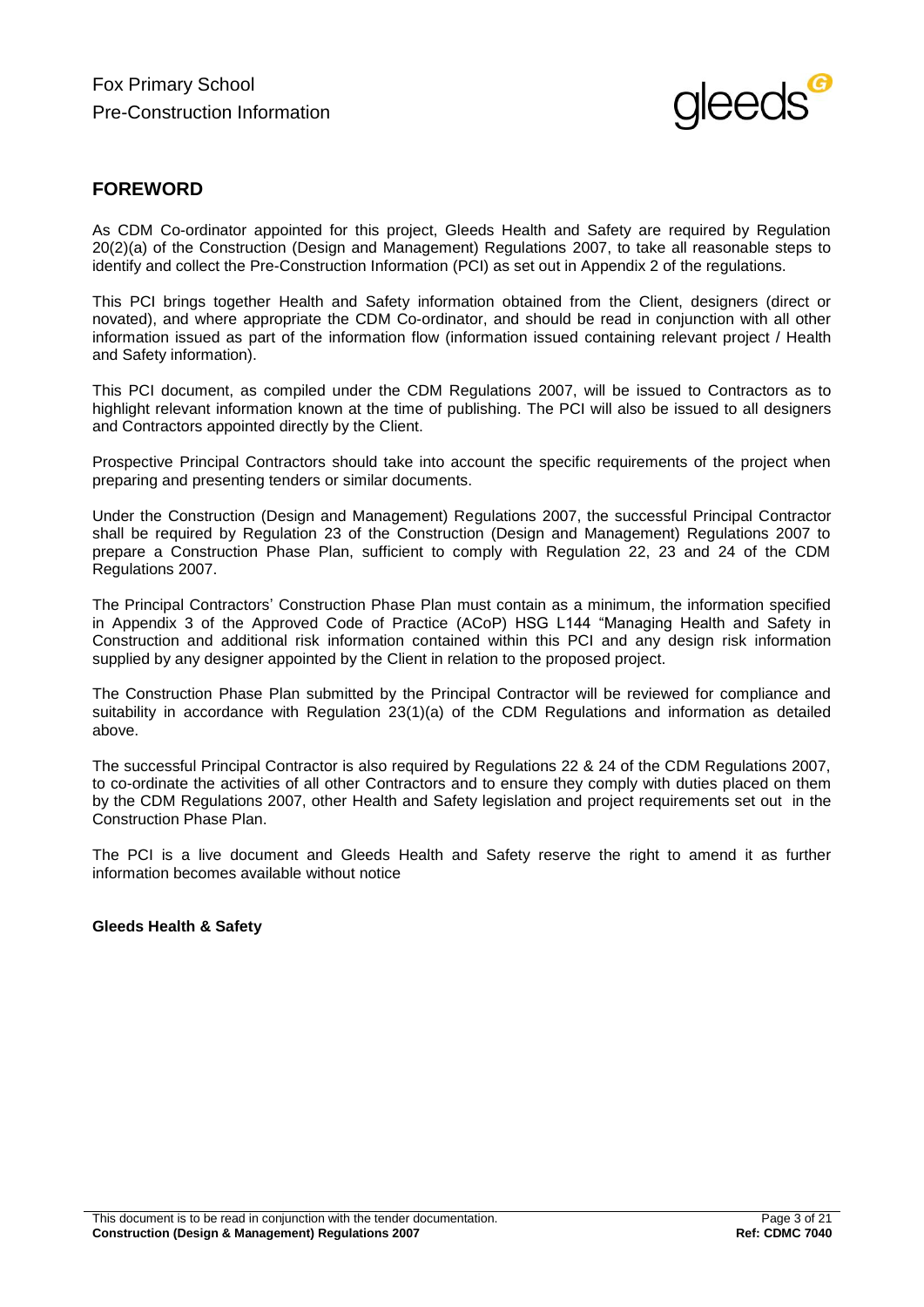

## **1.0 DESCRIPTION OF PROJECT**

#### **1.1 Project description**

This project is for the refurbishment and expansion of Fox Primary School. The works will involve the demolition of external buildings, tree removal, construction of a two storey building, internal refurbishment of the existing School building and associated external works.

#### **1.2 Programme key dates**

The following key dates have been identified by the Client with regard to the commercial viability of the project.

Planned start: May 2015<br>Completion: TBC Completion:

#### **Site / Client programme considerations**

- The School will remain in full operation throughout the works, therefore noisy and other disruptive works should be scheduled to be undertaken outside of term time.
- Decamping pupils floor by floor from the main building to the new building to allow for refurbishment of the existing School building.

#### **Surrounding area programme considerations**

- Nearby construction sites
- **Events at Hyde Park**
- **Busy traffic periods on Kensington High Street and Notting Hill Gate**
- Narrow roads in the vicinity of Fox Primary School

#### **Environmental programme considerations**

- **BREEAM Very Good is being targeted**
- Tree removal<br>Presence of h
- Presence of beehives belonging to Fox Primary School

#### **1.3 Mobilisation time**

The minimum time to be allowed by the Client to the Principal Contractor for planning and preparation for construction work is 4 weeks from the appointment of the Principal Contractor.

#### **1.4 Project directory**

A directory containing the details of the site location and contact details for the Client, CDM Coordinator, designers, and other key consultants is contained in Appendix 2 of this document. A comprehensive project directory is available from the project manager.

#### **1.5 Building usage as a workplace**

The new and old School buildings are to be used as a workplace; therefore the finished design will need to take into account the relevant requirements of the Workplace (Health, Safety and Welfare) Regulations 1992. Designers will be required to confirm to the Client that the finished design has taken into account these regulations.

### **1.6 Project location**

The project encompasses the entire Fox Primary School site, which is located in Kensington, London. Access to the site will be off Kensington Place. The School is located in a residential area, with major high streets to the north and south. Located to the east is Kensington Palace and Hyde Park. The closest public transport is Notting Hill Gate underground station on the Central, Circle and District Lines. The site address is:

Fox Primary School Kensington Place London W8 7PP

This document is to be read in conjunction with the tender documentation. Page 4 of 21<br>Construction (Design & Management) Regulations 2007<br>Ref: CDMC 7040 **Construction (Design & Management) Regulations 2007**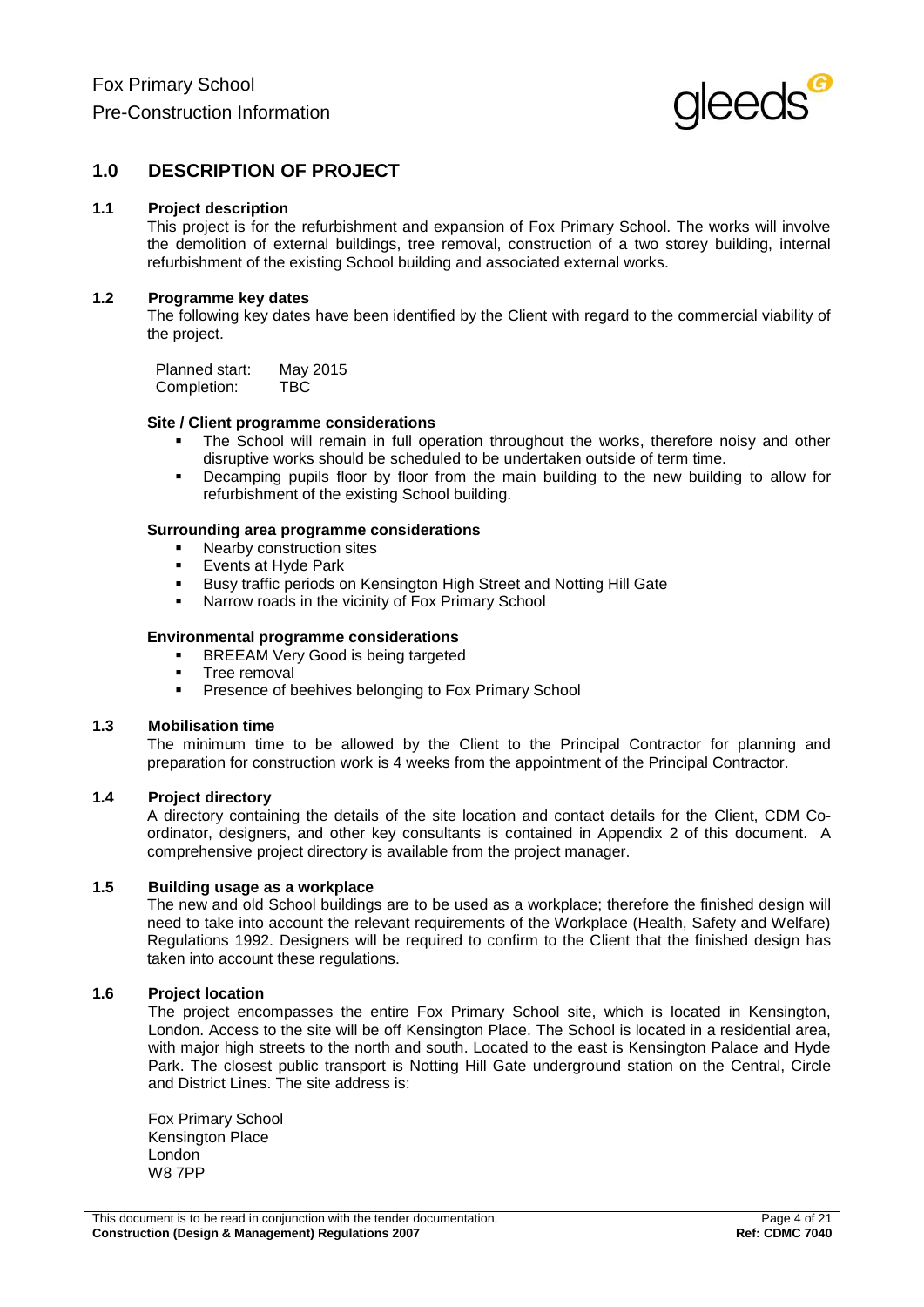# Fox Primary School Pre-Construction Information





## **1.7 Emergency Services**

### **Hospital**

The nearest hospital with an Accident & Emergency Department is St Mary's Hospital, see address and location map below: St Mary's Hospital Praed Street London Greater London W2 1NY Tel: 020 3312 6666



This document is to be read in conjunction with the tender documentation. Page 5 of 21<br>Construction (Design & Management) Regulations 2007<br>Ref: CDMC 7040 **Construction (Design & Management) Regulations 2007**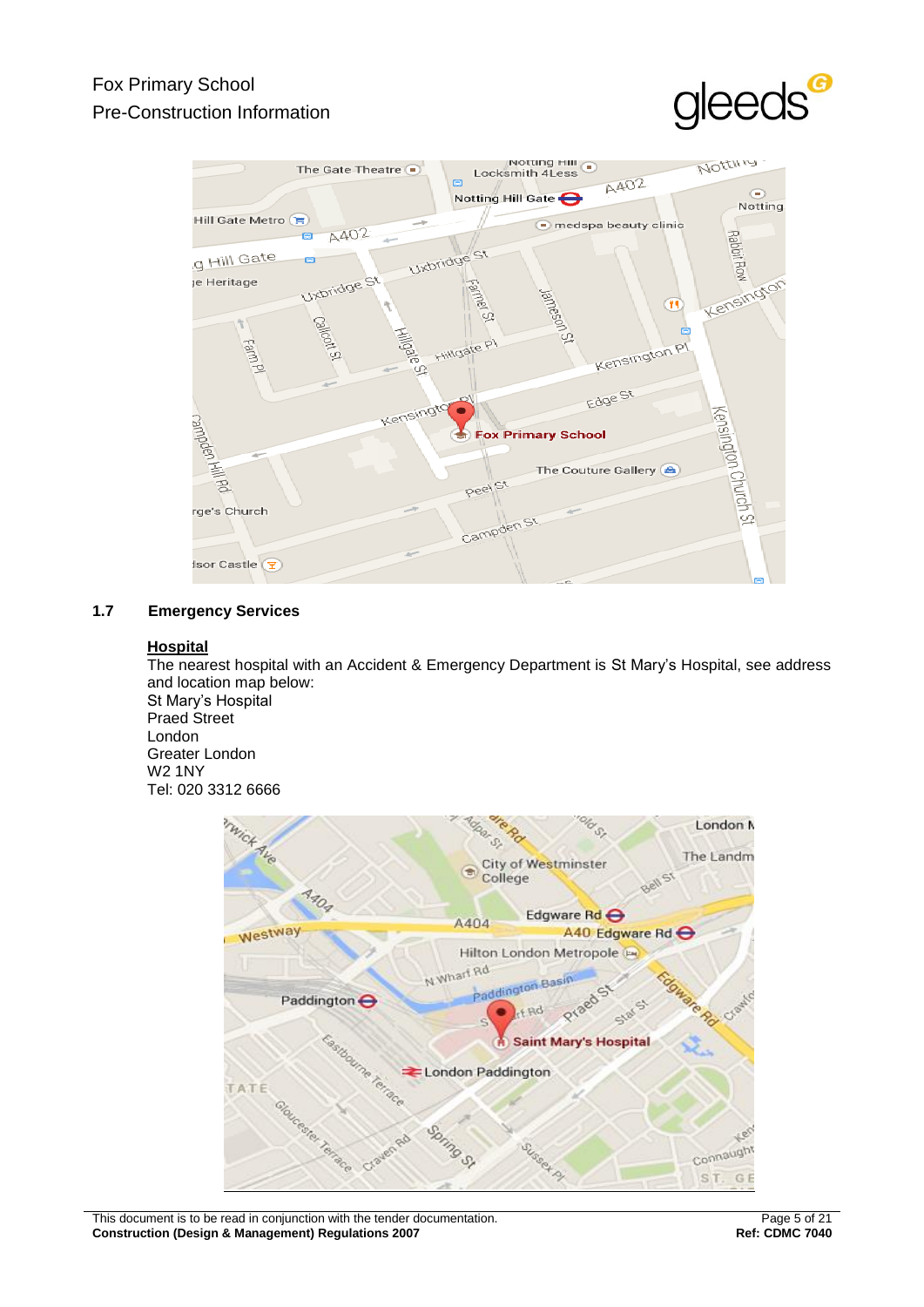

### **Metropolitan Police Service**

The nearest police station to the site is

Notting Hill Police Station 99 - 101 Ladbroke Road Notting Hill W11 3PL

### **Fire Station**

The nearest fire station to the site is

Kensington Fire Station: 13 Old Court Kensington High Street London W8 4PL

### **1.8 Extent and location of existing records and plans**

The following existing survey reports, documentation and plans have been made available to the project team:

| <b>Survey / Existing Information</b>       | <b>Reference and Location</b>               |  |  |
|--------------------------------------------|---------------------------------------------|--|--|
| Refurbishment / Demolition Asbestos Survey | A Re-inspection Survey, further to the      |  |  |
|                                            | previous Type II survey, was carried out on |  |  |
|                                            | 11/12/2012. A Refurbishment and Demolition  |  |  |
|                                            | Survey for the main hall was carried out in |  |  |
|                                            | August 2014.                                |  |  |
| Services and utilities                     | Available from the project manager.         |  |  |
| Ground investigation                       | Available from the project manager.         |  |  |
| Measured survey                            | Available from the project manager.         |  |  |
| Topographical                              | Available from the project manager.         |  |  |
| Noise survey report                        | Available from the project manager.         |  |  |
| Archaeological assessment                  | Available from the project manager.         |  |  |
| Site UXO desktop study                     | A UXO survey was carried out on 10/05/2013. |  |  |
| Arboricultural survey                      | Available from the project manager.         |  |  |
| Dimensional survey                         | Available from the project manager.         |  |  |
| <b>Flood Risk assessment</b>               | Available from the project manager.         |  |  |
| Geotechnical survey                        | To be instructed                            |  |  |
| Party wall survey                          | Ongoing                                     |  |  |
| Subscan survey (including utilities and    | Available from the project manager.         |  |  |
| drainage CCTV survey)                      |                                             |  |  |

Additional survey's and reports, as listed in E C Harris' survey tracker, will be undertaken through the duration of the project, the results of which will be made available to the project team.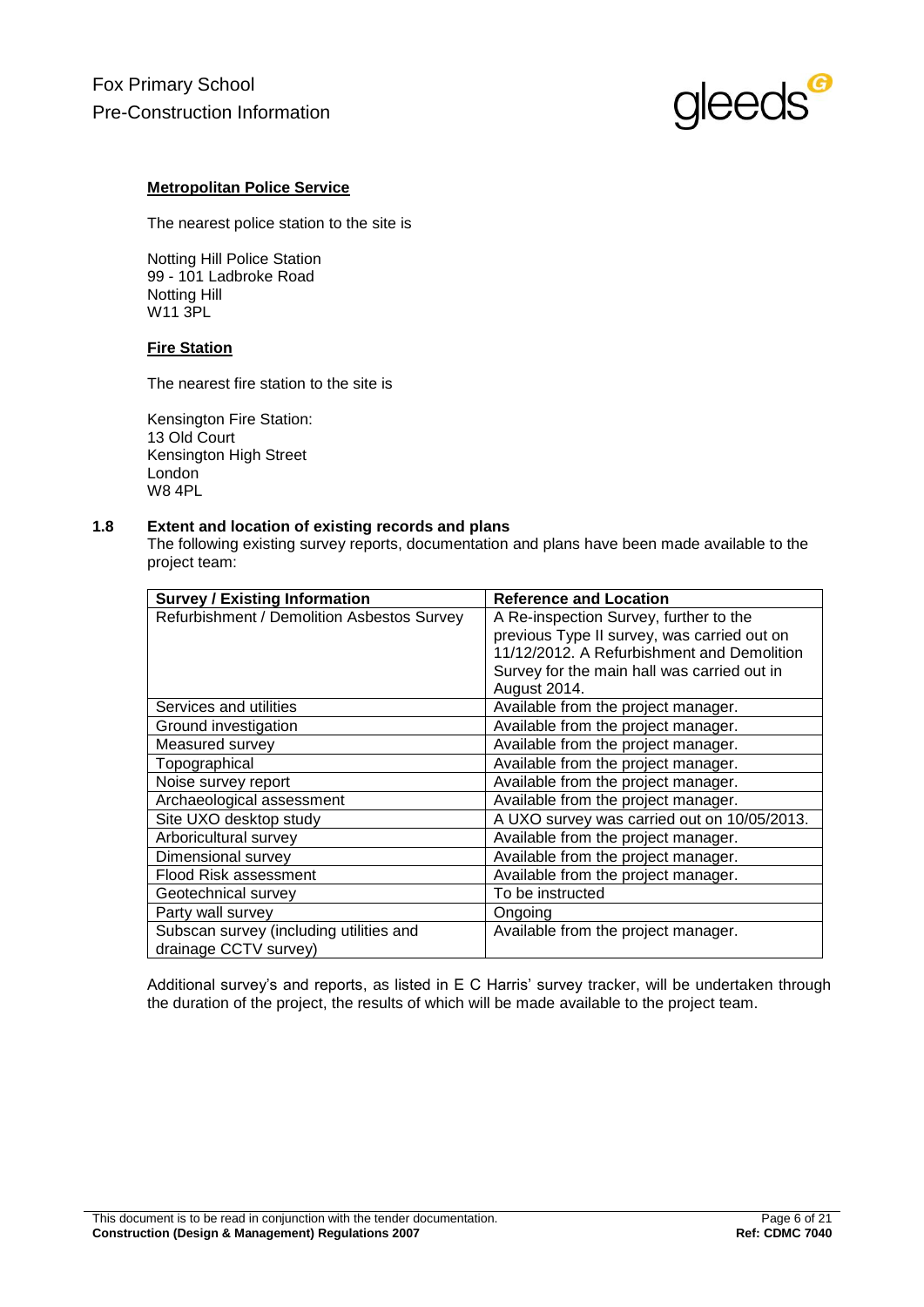

## **2. 0 CLIENT'S CONSIDERATIONS & MANAGEMENT REQUIREMENTS**

#### **2.1 Arrangements for:**

**2.1.1 Planning and managing construction work, including and Health and Safety goals for the project**

The Principal Contractor must establish a benchmark standard for the monitoring of Health and Safety management on the project e.g.

- No fatalities<br>No maior ini
- No major injuries
- No dangerous occurrences
- No exposure to hazardous substances and processes<br>Minimise and or remove the risk of ill health or injury
- Minimise and or remove the risk of ill health or injury to employees, Sub-Contractors and others including the general public

All Contractors on site will be expected to achieve a similar minimum standard.

The Principal Contractor should manage, monitor and review on an ongoing basis Health and Safety implementation and performance and copy reports to the project manager and CDM Coordinator to allow the Client to determine that arrangements are being maintained. CDM and Health and Safety should be included on the agenda for progress meetings, preferably as an early item.

The Principal Contractor will also be expected to provide a report on Health and Safety issues that have arisen since the previous meeting, as a minimum this should include:

- **Health and safety incidents**
- Accidents<br>Safety ins
- Safety inspections and audits carried out<br>BE Visits
- HSE visits

**THE CONSTRUCTION PHASE PLAN (formerly the Construction Phase Health and Safety Plan) developed from the pre-construction (tender stage) information must be site specific and be submitted to the CDM Co-ordinator not less than one week prior to the proposed start date for construction work.**

#### **NO CONSTRUCTION WORK IS TO COMMENCE UNTIL CONFIRMATION HAS BEEN RECEIVED IN WRITING FROM THE CLIENT THAT THE CONSTRUCTION PHASE PLAN IS SUFFICIENTLY DEVELOPED IN COMPLIANCE WITH REGULATIONS 23(1)(a); and 22(1)(c) OF THE CDM REGULATIONS.**

The content of the construction phase plan should follow the guidance in Appendix 3 of the Approved Code of Practice to the Construction (Design and Management) Regulations 2007, 'Managing Health and Safety in Construction' L144. The level of detail should be proportionate to the risks involved in the project.

For the purposes of establishing the sufficiency of the Construction Phase Plan in respect of the above is dependant on the inclusion of suitable method statements in respect of:

- Traffic management arrangements (including site plan, signage and phasing details)
- Site plan, including details of storage areas
- Logistics arrangements
- Temporary works e.g. structural stability during phased demolition
- **Deep excavations**
- **Site security**
- Welfare arrangements
- **•** Demolition and temporary instability issues
- Site Waste Management Plan
- Service Diversions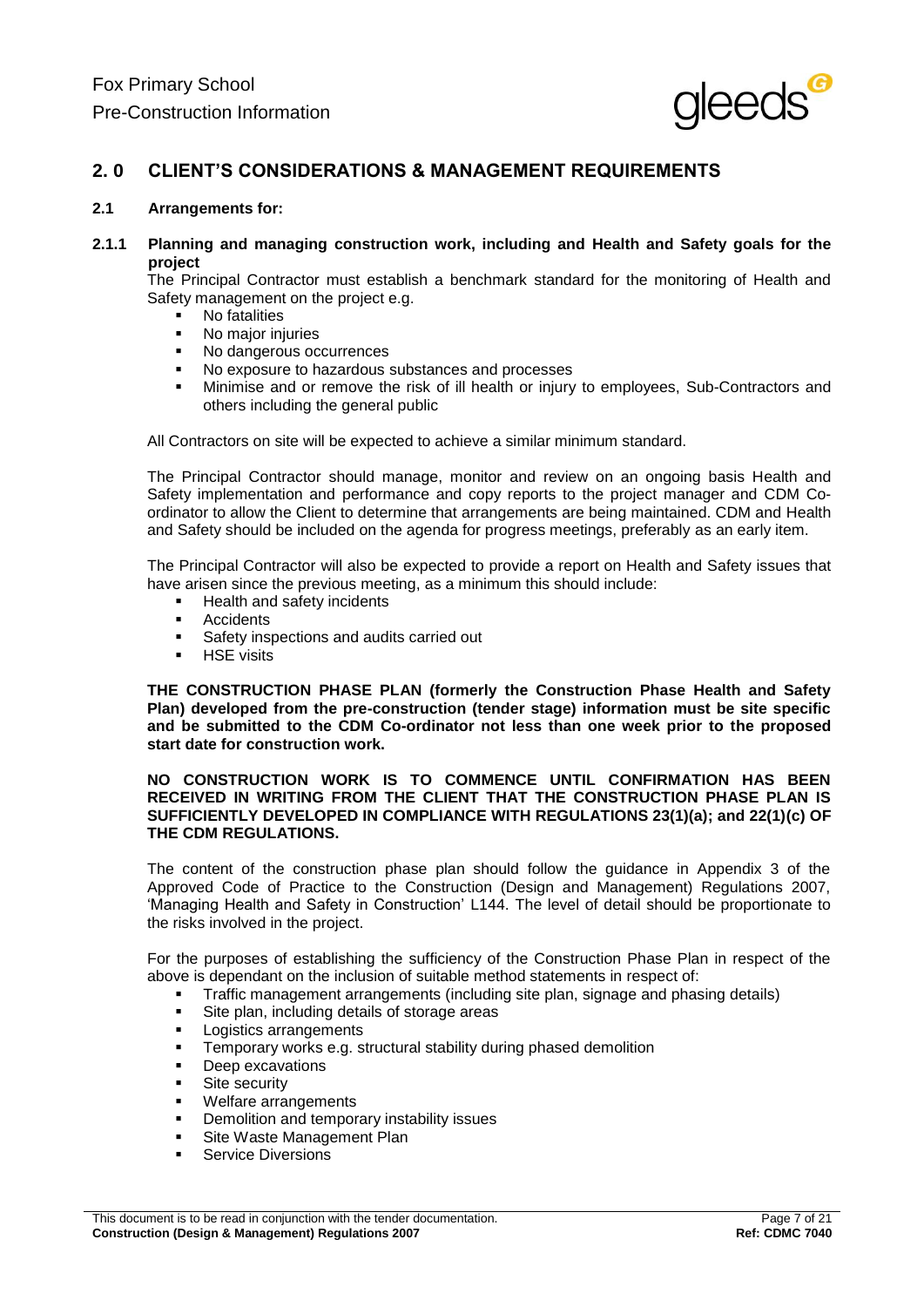

#### **2.1.2 Communication and liaison between Client and others**

The Principal Contractor should appoint a person who has responsibility for liaising with the project team on Health and Safety matters. Co-ordination and liaison on Health and Safety should principally be through the project manager for Client matters.

#### **2.1.3 Arrangement for liaison between parties**

To compliment the arrangements set by the Client, the Principal Contractor should manage and implement site safety liaison between Sub-Contractors, utility companies, nearby residents and adjoining construction sites.

#### **2.1.4 Security of the site**

Every part of the construction site shall, so far as is reasonably practicable, have its perimeter identified by suitable signs and fencing/hoarding so that its extent is readily identifiable.

The Principal Contractor should take reasonable steps to prevent unauthorised access to the site by members of the public, pupils, School staff, site workers, visitors and delivery drivers. Access should be limited to those who have received a site induction. Consideration should be given to controlling access by means of a gate, security guard or turnstile system.

Contractors must ensure that their security measures are sufficiently stringent to avoid incidents affecting themselves, visitors, pupils, School staff, residents or any other person in the vicinity of the works.

#### **2.1.5 Welfare provision**

The Principal Contractor must make suitable provisions to ensure that all facilities relevant to the welfare of his staff are provided on site at all times, in accordance with the Construction (Design & Management) Regulations 2007 - Schedule 2.

Confirmation of the specific arrangements that have been made must be included in the construction phase plan. It is anticipated that the Principal Contractor's site compound and welfare facilities will be located on the main School playing area, next to Kensington Place.

Factors affecting the selection of appropriate welfare provisions at this site include:

- Access to existing School services
- Location / provision of foul and storm water drain connections, electrical supply or fresh water connections

#### **2.2 Requirements relating to Health and Safety of the Client's employees or customers or those involved in the project such as:**

#### **2.2.1 Site hoarding requirements**

The Principal Contractor should ensure the security of the work area during the works to prevent unauthorised access (HSG 151 "Protecting the Public – Your Next Move). Where work is required externally on the pavement or road to make connections or alterations to services, cognisance should also be taken of the New Roads and Street Works Act 1991, Code of Practice for the Coordination of Street Works and Works for Road Purposes and Related Matters.

The works and plant must be secured using suitable and sufficient cones, lights, signs, barriers, fencing or hoarding to prevent un-authorised access during and after working hours.

Problems associated with vandalism, theft and nuisance are not expected at this location. However particular account should be taken of unauthorised persons, especially pupils and other children straying into the work area while construction activities are taking place.

Due to the particular location, nature and requirements of the site, consideration must be given to:

- **Access to isolation points and dry risers**
- Access arrangements for third party inspections (to be agreed)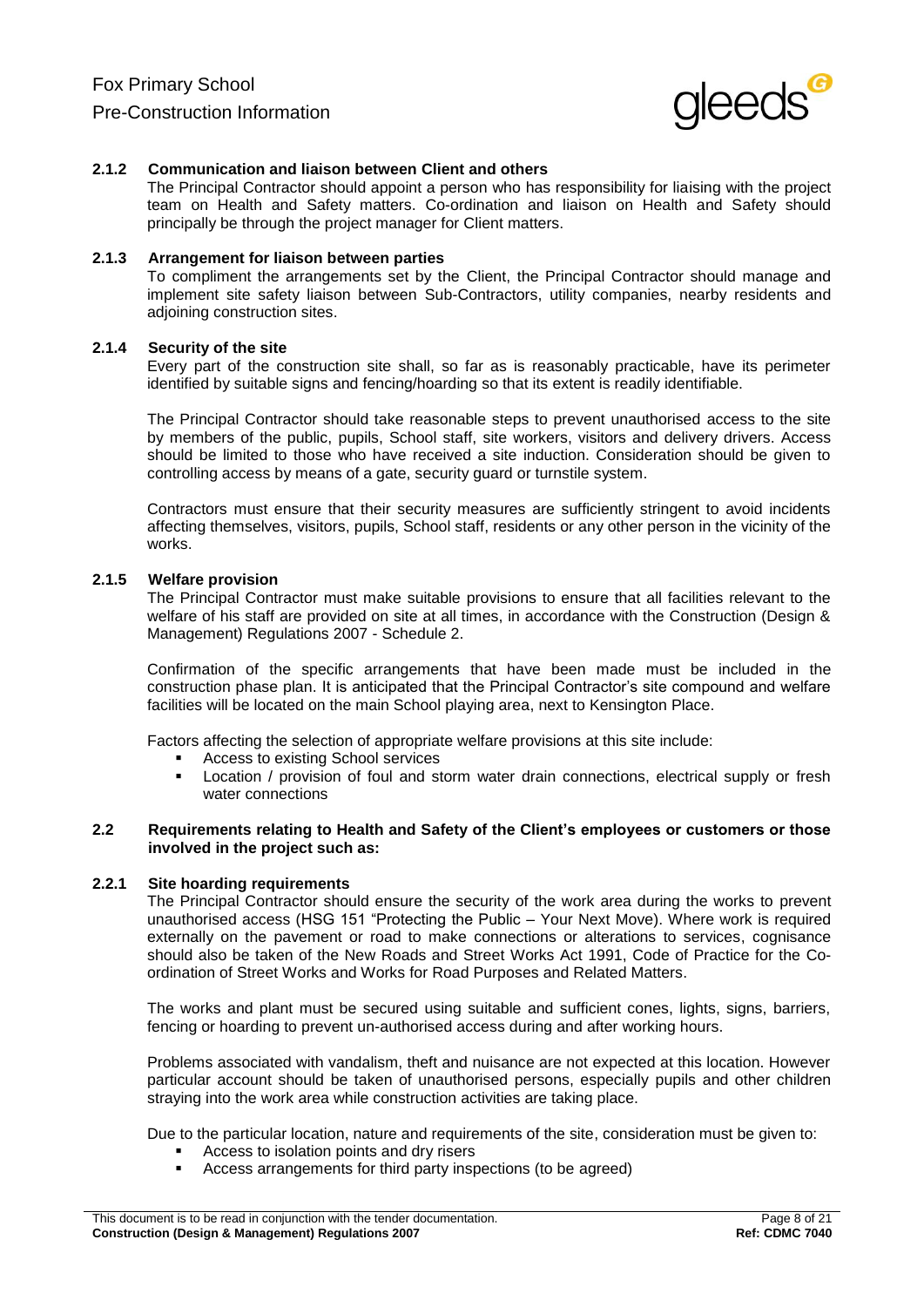

The Principal Contractor may also consider cutting vision panels in the hoarding in order to allow School pupils to view the works.

#### **2.2.2 Site transport arrangements including deliveries waste removal & access/egress**

Deliveries to the site should be managed under a traffic management plan compiled and managed by the Principal Contractor. Cognisance should be taken of local road restrictions (single and double yellow lines, parking metres etc). In particular:

- The roads surrounding Fox Primary School are very narrow, potentially making them unsuitable for large delivery vehicles.
- **Edge Street is a dead end and cannot be used to deliver materials to the School. Vehicles** using Edge Street will not be able to turn around and will need to be banked out on to Kensington Church Street.

Information on roadworks can be found, up to three months in advance, [here.](http://public.londonworks.gov.uk/roadworks/home)

A suitable main point of safe access for pedestrians and access routes for emergency vehicles must be clearly indicated on the plan and these routes kept clear from obstructions.

The Principal Contractor should arrange, collect and dispose of all waste in accordance with current legislation

#### **2.2.3 Client permit-to-work systems**

The project is to be undertaken on the premises of an occupied / partially occupied School. The Principal Contractor must liaise with the project manager with regard to the operation and issue of permits for all works affecting the operation of the areas of the building currently occupied.

No specific permit to work system has been put in place by the Client. However, authorisation to work permits and statutory notifications are required for the following activities;

- **Hot work**
- **•** Confined space
- Work at height
- Work on live services
- Access to Client demise where Client activities are being undertaken

#### **2.2.4 Fire precautions**

The Principal Contractor should prepare a fire safety plan. This plan must comply with The Joint Code of Practice on Protection from Fire of Construction Sites and Buildings Undergoing Renovation and the Regulatory Reform (Fire Safety) Order 2005.

The Principal Contractor should incorporate into his Site Rules a no smoking policy.

#### **2.2.5 Emergency procedures and means of escape**

The Principal Contractor should prepare a suitable emergency plan detailing the procedures to be taken in the event of serious and imminent danger, explosion and/or structural collapse. Written emergency procedures must be displayed in prominent locations around the site. The procedures should include arrangements for the evacuation of the site and potentially involve the rescue of injured people, details of these procedures should be included in the construction phase plan. A sufficient number of competent persons should be nominated to implement those procedures.

The nearest hospital with an A&E department is located 1.8 miles away:

St Mary's Hospital Praed Street London Greater London W2 1NY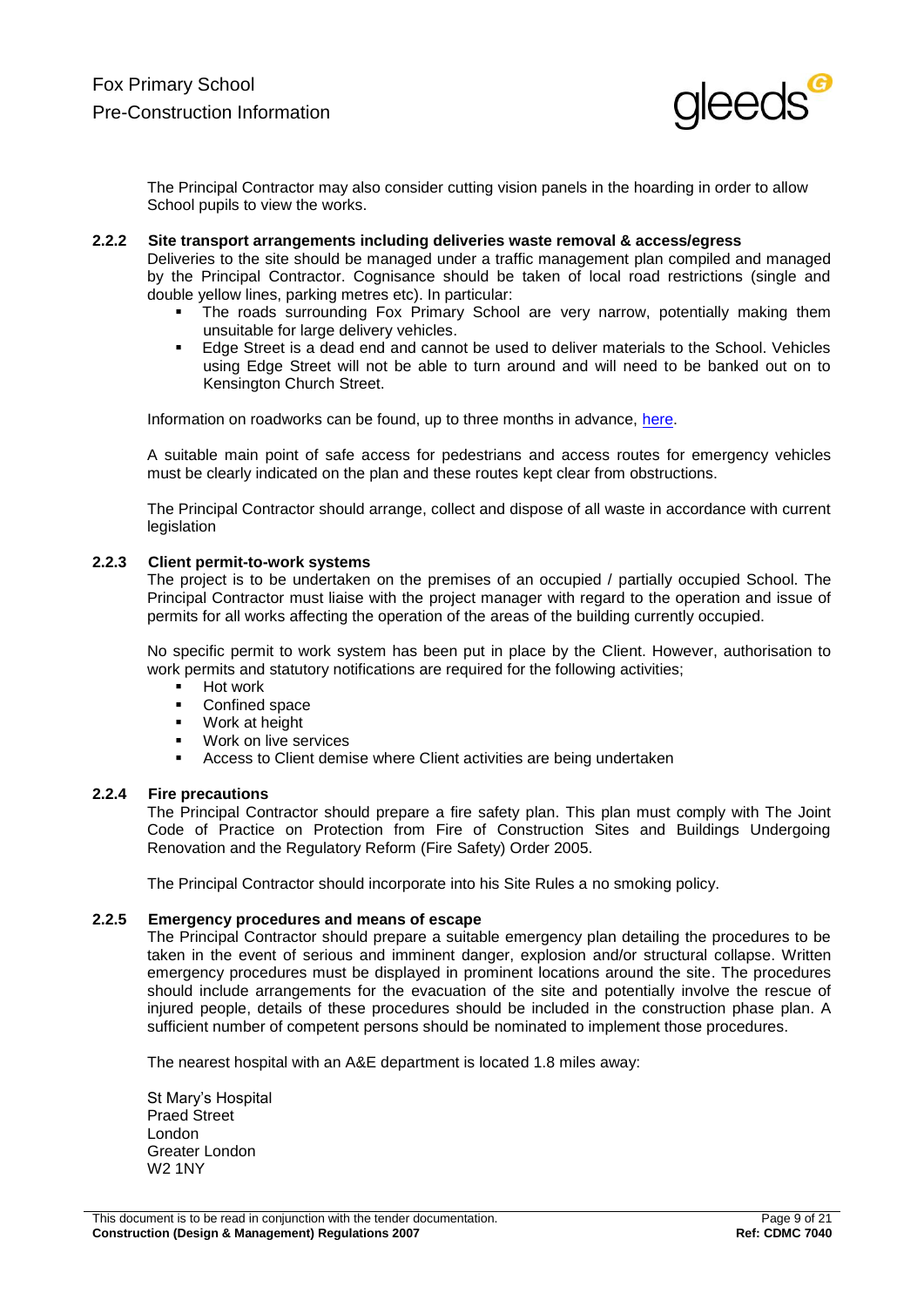

#### **A route map from the site to the hospital is to be included with the Construction Phase Plan.**

#### **2.2.6 Rescue**

The Principal Contractor should give reference in their construction phase plan to the procedures for rescue of any persons involved in work at height, confined space or other relevant high risk work.

#### **2.2.7 'No-go' areas/authorisation requirements for those involved with the project:**

Authorisation to work permits and statutory notifications are required for the following:

- All road closures and diversions to be notified to the Local Authority<br>• Water company permission for work pear high pressure valves and
- Water company permission for work near high pressure valves and sewer mains<br>Royal Borough of Kensington and Chelsea permission for tree removal
- Royal Borough of Kensington and Chelsea permission for tree removal

#### **2.2.8 Any areas the Client has designated as confined spaces**

No areas have been identified as confined spaces. However, it should be noted that the plant room in the basement and the roof have only one access route. The roof access is via a pull-down ladder and is particularly narrow.

#### **2.2.9 Smoking and parking restrictions**

- No parking available on adjacent roads
- The construction site is to be a non-smoking site

#### **2.2.10 Restrictions on working hours and noisy works/works creating vibration**

The arrangements made by the Principal Contractors should indicate arrangements for complying with both the Control of Noise at Work Regulations 2005 and the Control of Vibrations at Work Regulations 2005, methods of work which minimise noise nuisance to occupied buildings, the general public as well as their own staff should be chosen and vibration techniques which eliminate or reduce to minimum exposure levels vibration to operatives should be used where these cannot be eliminated.

The Royal Borough of Kensington and Chelsea has stated that permitted hours for working will normally be the following:

- 08:00 18:00 hours (Monday to Friday)
- 08:00 13:00 hours (Saturdays)
- No working is permitted on Sundays or Bank Holidays

These times apply to work that is audible at the site boundary

#### **2.2.11 Site restrictions and Client rules**

The Principal Contractor must limit his work to the works site as indicated on the site boundary drawings for each phase of the project.

In addition to the statutory Local Authority requirements in relation to noise, the School may specify that the Principal Contractor stops all noisy work on certain days or time periods.

#### **2.2.12 Underground Services**

The Principal Contractor should take cognisance of all drawings issued to inform of the location of existing services. Prior to any excavation the Principal Contractor should confirm the location of all services (or other buried obstructions) by carrying out a scan or survey using CATs and ground penetrating radar. Reference should also be made to HSE guidance document HSG47 'Avoiding danger from underground services'.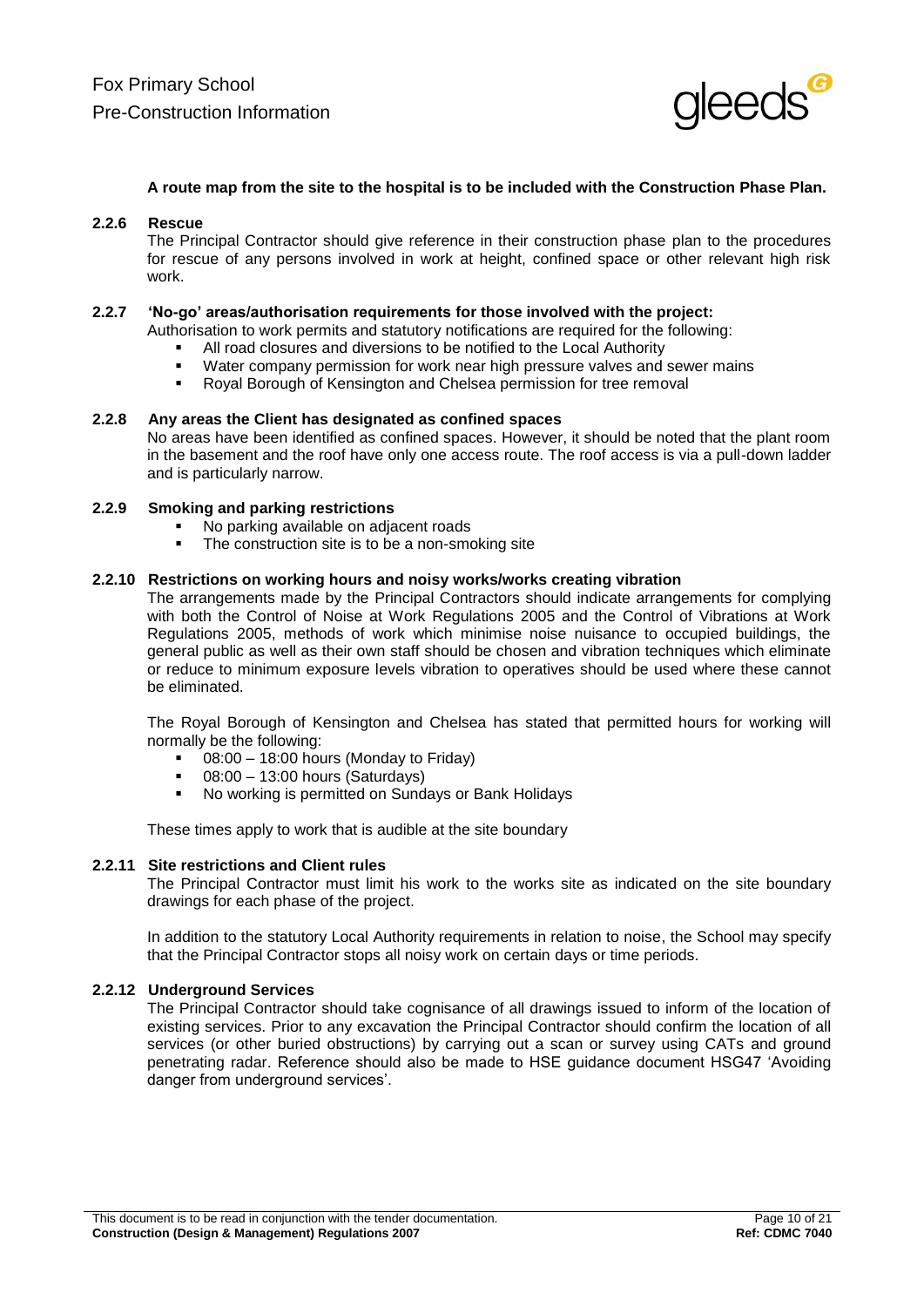

## **3.0 ENVIRONMENTAL RESTRICTIONS & EXISTING ON-SITE RISKS**

#### **3.1 Safety hazards associated with the project and environment**

#### **3.1.1 Working in a live School**

Fox Primary School will remain in operation throughout the works. It will therefore be necessary to segregate the Principal Contractor's working areas and site compound from the School through the use of full height hoarding. Consideration must be made to ensure that sufficient emergency exits will remain in place, unobstructed, for the School to use in the event of a fire. The Principal Contractor must ensure that their fire plan is coordinated with the School's fire plan.

Consideration should be made for the use of vision panels in the site hoarding for the benefit of pupils and the possibility of giving a presentation to the School highlighting the potential dangers from construction sites.

#### **3.1.2 Boundaries and access, including temporary access**

In order to protect pupils, live construction areas on site, including the Contractor's compound, will need to be segregated from in-use areas of the School at all times.

Access to the School will be via Kensington Place and must be segregated from the main School pedestrian access. The Principal Contractor should be cognisant of the fact that Kensington Place is a narrow road and may not be suitable for large vehicles. Edge Street must not be used as an access route, due to it being a narrow no through road with no room to turn around.

Access to the existing School building's roof is via a pull-down ladder and is narrow, making it difficult to access.

### **3.1.3 Restrictions on deliveries, waste collection or storage**

Due to the limited space available to the School and the fact the School will remain in operation throughout the works, that there will be limited space on site for the storage of materials.

#### **3.1.4 Adjacent land uses**

The immediate area around the School is residential in nature. The Principal Contractor must ensure that their work does not affect any nearby residents. Additionally, the Principal Contractor must ensure that they minimise their disruption to School activities. The School may specify that the Principal Contractor stops all noisy work on certain days or time periods.

There is a construction site on the junction of Edge Street and Kensington Church Street. While this should not affect deliveries to site, the Principal Contractor should liaise with the site manager at the other construction site in order to co-ordinate emergency arrangements.

#### **3.1.5 Existing storage of hazardous materials**

There are no known hazardous materials on site. Fox Primary School has stated that Asbestos materials noted in the re-inspection survey have been removed. However at this stage no documentation relating to their removal has been provided. Additionally, no intrusive surveys have been carried out.

It should also be noted that the new School building is to be built on top of land that was previously contaminated with Asbestos. This soil will be removed and the land reclaimed as part of the enabling works.

#### **3.1.6 Location of existing services**

Drawings showing the location of existing services will be issued prior to commencement of work on site.

### **3.1.7 Ground conditions/underground structures**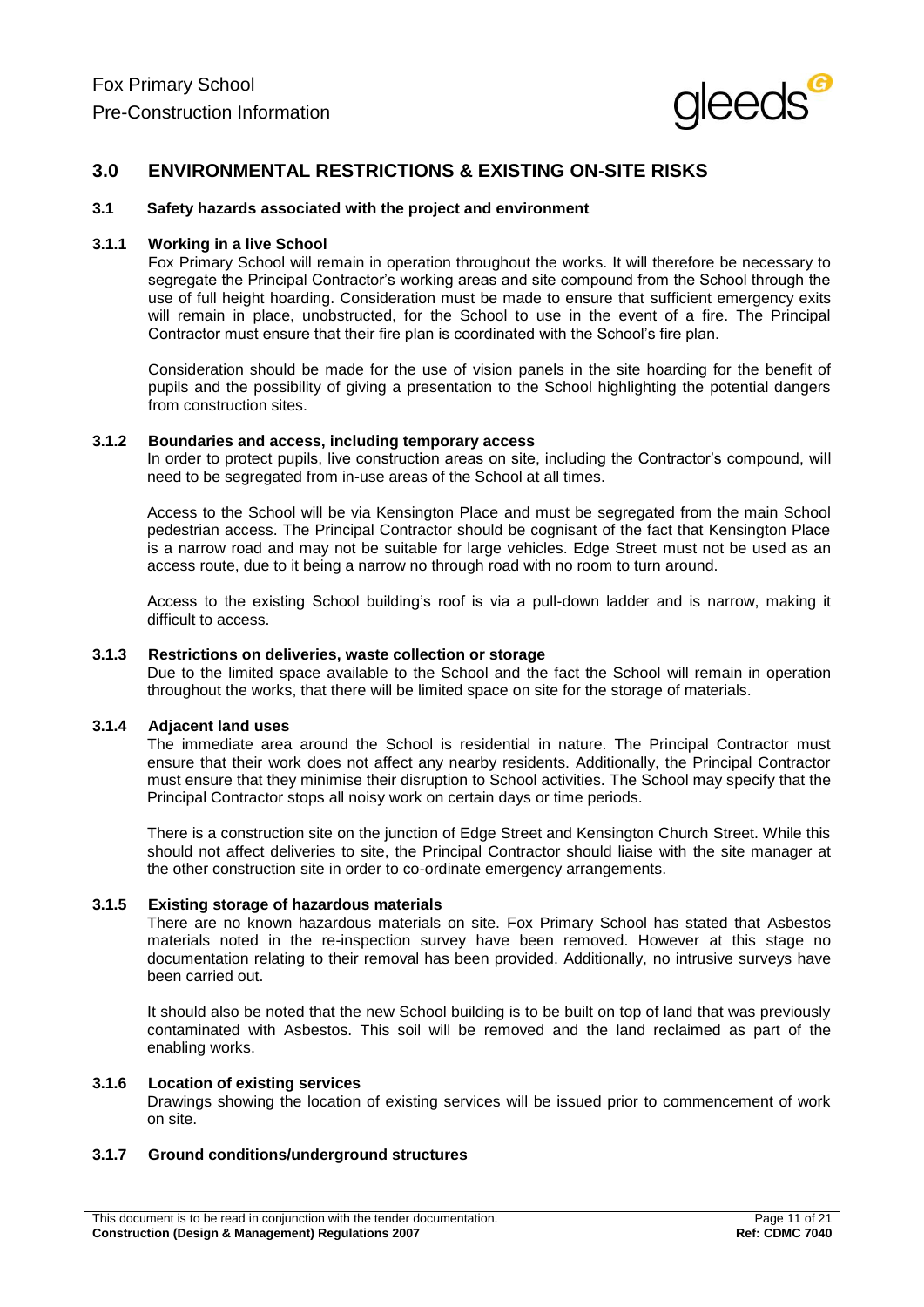

The new School building is to be built on top of land that was previously contaminated with Asbestos.

#### **3.1.8 Previous structural modifications**

There are no known structural modifications to the School building. Information regarding any previous structural changes will be issued to the Principal Contractor prior to the commencement of work.

**3.1.9 Health and Safety information contained in earlier design, construction or as-built drawings** The existing Health and Safety Files for all previous projects will be made available for the Principal Contractor to review.

#### **3.1.10 Other hazards**

There are several skylights on the roof of the existing School building. These will need to be suitably protected during any roof works.

The School has a large number of solar panels on the roof. The Principal Contractor must ensure that these are not damaged during the course of the works.

All site operatives must hold an in date CRB/DBS certificate.

#### **3.2 Health Hazards, including**

#### **3.2.1 Asbestos**

Asbestos materials noted in the re-inspection survey are reported as having been removed. It should also be noted that the new School building is to be built on top of land that is currently contaminated with Asbestos. This soil will be removed and the land reclaimed as part of the enabling works.

#### **3.2.2 Health risks from Client activities**

Fox Primary School own several beehives. While they will be relocated during the course of the work, the Principal Contractor should make sure that any operatives that are allergic to bee stings identify themselves and that suitable first aid arrangements are put in place.

### **3.2.3 Details of any infestations and/or bats etc.**

There are no known infestations or bats on site. Rats had previously been present on the raised soil area in the enabling works, however this has been dealt with by the School through trapping. Beyond the normal pest issues expected in any urban area, this is not expected to be an issue.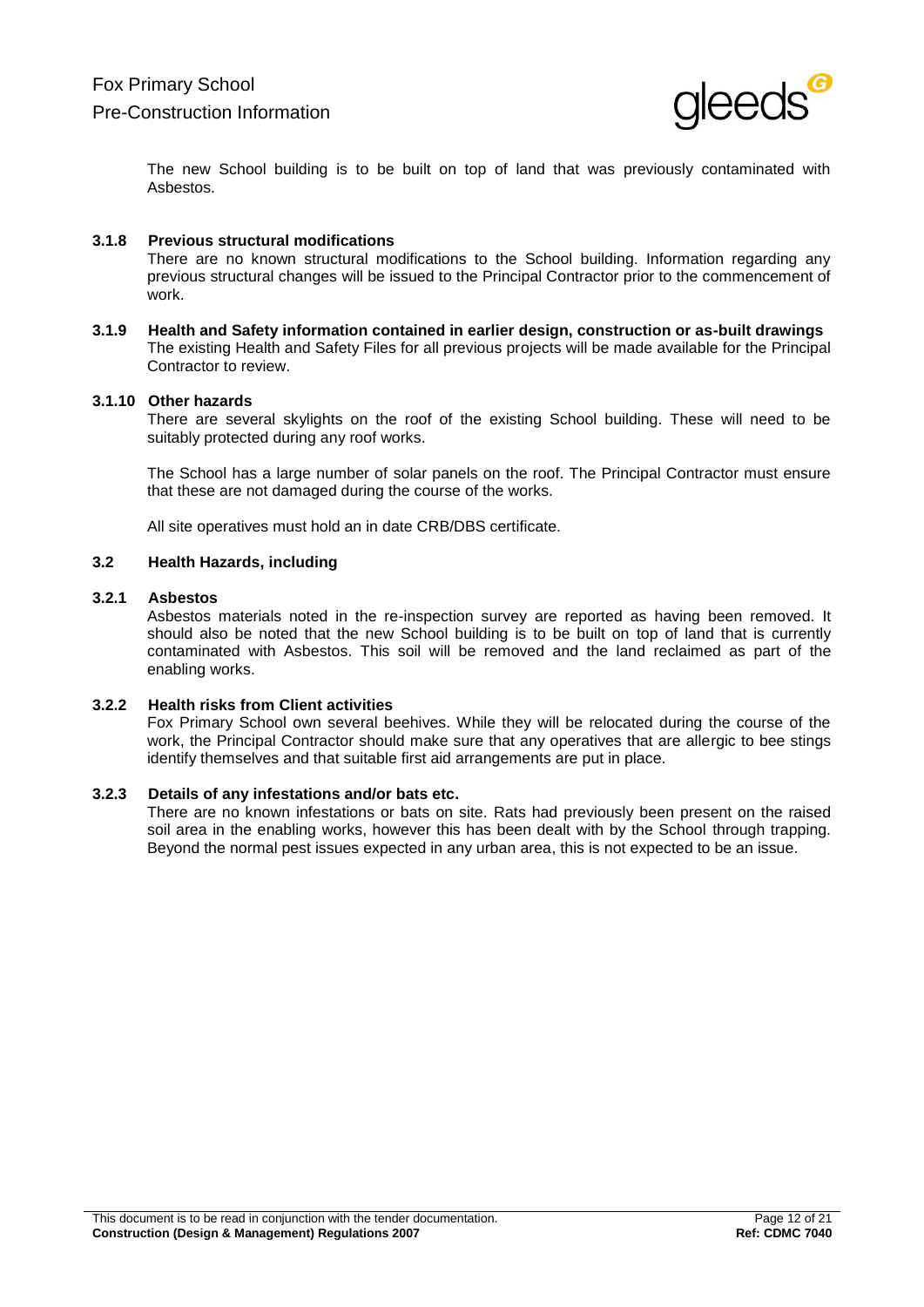

## **4.0 SIGNIFICANT DESIGN & CONSTRUCTION HAZARDS**

#### **4.1 Significant design assumptions and suggested work methods, sequences or other control measures**

All significant design changes required during the construction phase will be agreed with the Client and Principal Contractor prior to the changes being put into effect.

Where changes to the design are being considered, the Principal Contractor will notify the CDM Coordinator in advance, so that any safety implications can be discussed and commented on.

All changes to the design during construction will be recorded by the Principal Contractor and included in the 'as built' drawings issued by him as part of the Health and Safety File.

Suggested work methods, sequences or control measures; Summaries should be used to draw attention to actions required by Contractors of particularly noteworthy issues.

#### **4.2 Arrangements for co-ordination of ongoing design work and handling design changes**

The Principal Contractor should assess the Health and Safety implications of any proposed design change, contract instructions or any eventuality which could impact on Health and Safety. The project manager and CDM Co-ordinator must be made aware of any significant Health and Safety risks or significant changes to programme or methods of working resulting from these changes. The steps taken to eliminate any hazard introduced by the design change should be documented in some form which allows the information to be passed to the right people.

All Architects Instructions / Variation Orders having a design implication must be forwarded to the CDM Co-ordinator to assess the impact on the development of the Construction Phase Plan.

Co-operation / co-ordination must be established between permanent and temporary design processes.

#### **4.3 Information on significant Health and Safety risks identified during design**

All the risks associated with this design should be evident to a competent Contractor working within the construction industry.

The following is a list of risks that the construction phase plan should address as a minimum:

- Work at height and access equipment;
- **Injury from falling materials;**
- **Uncontrolled structural collapse;**
- **Manual Handling;**
- Traffic Management, Pedestrian and Vehicular Traffic;
- Live Services Electricity, Gas, Water, Data etc;
- Dust Noise and Vibration;
- **Use of powered tools;**
- Fire:
- **Materials hazardous to health;**
- Other site specific risks raised as part of Section 3 of the PCI.

#### **4.4 Materials requiring particular precautions**

The following substances have been specified or are inherent in the design requirements and have been identified as potentially posing special health or safety hazards during the construction phase of the works:

- **Sealants,**
- $\blacksquare$  plaster.
- **•** cement.
- concrete,
- brick dust,
- concrete/mortar additives, fuel, oils, and lubricants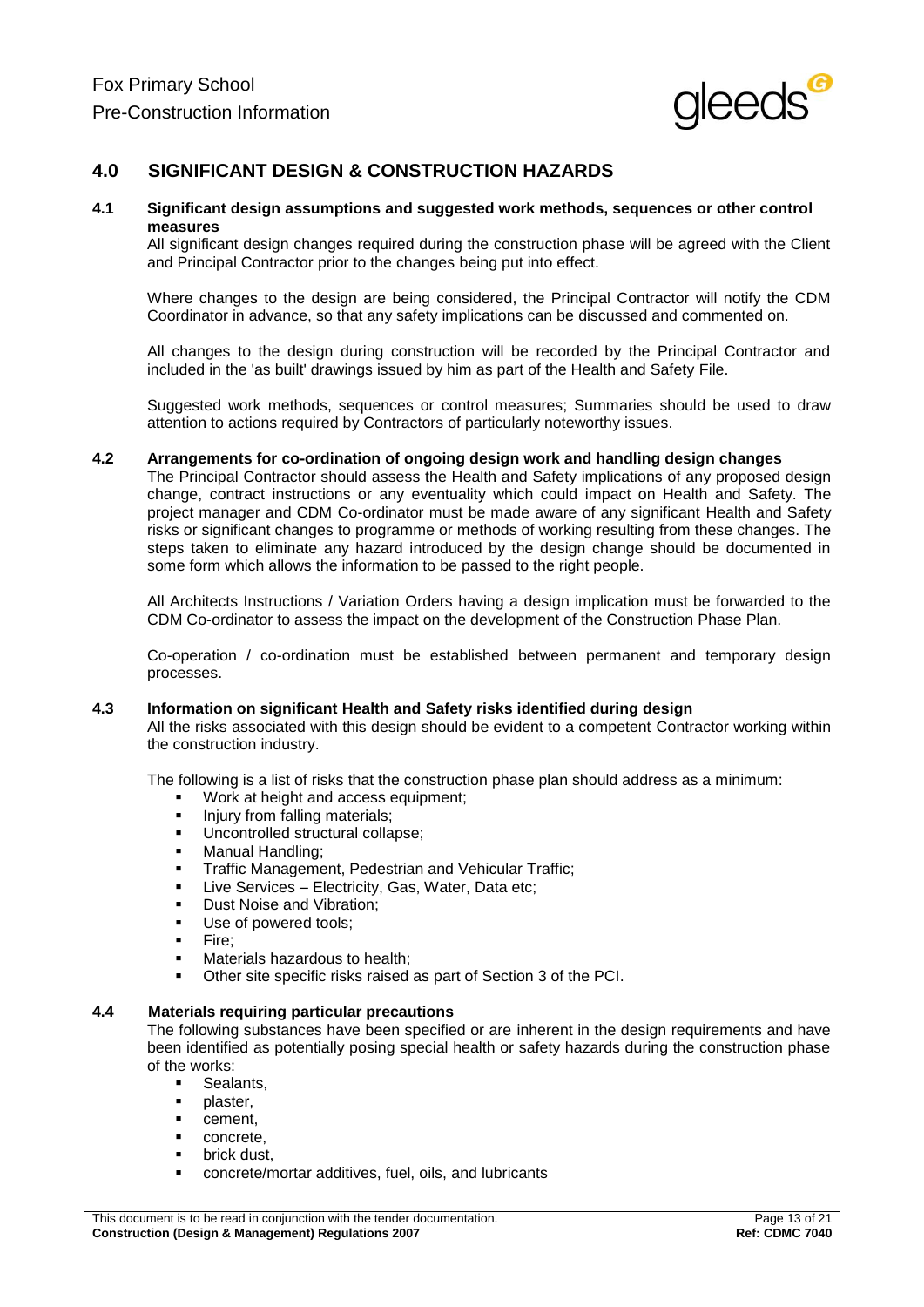

Material safety data sheets are to be provided for all the above materials and suitable COSHH assessments undertaken

There are potentially hazardous materials contained within florescent tubes, lamps, capacitors and smoke detectors.

There is a potential for legionella, hepatitis C and other disease associated with water and foul sewerage from discharges from drained down systems such as stagnant water / treatment chemicals, refrigerant coolants and contaminated soil pipework.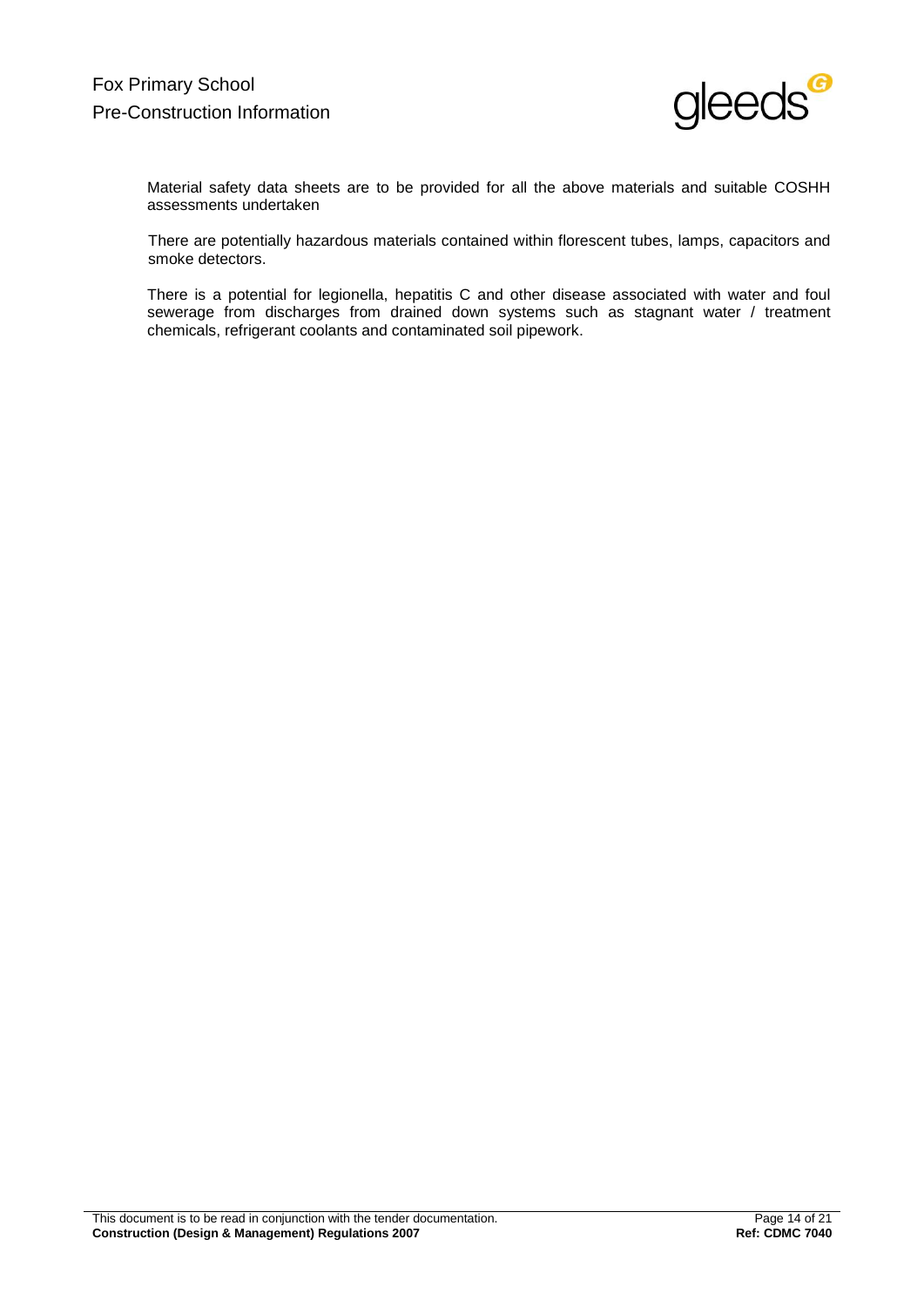

## **5.0 THE HEALTH AND SAFETY FILE**

### **5.1 Advice and guidance**

It is a requirement of the Regulations that the Principal Contractor, in discussions with the CDM Coordinator, identifies the input required of Contractors for inclusion in the Health and Safety File and implements an effective management system by which such information is promptly provided to the CDM Co-ordinator.

The following requirements have been agreed with Client:

- 1 hard copy Health & Safety File to be available at handover<br>■ 2 electronic copies of the Health & Safety File to be available
- 2 electronic copies of the Health & Safety File to be available at handover<br>■ Sectional completion requirements
- Sectional completion requirements<br>As-built drawing format
- As-built drawing format

The Health and Safety File format and content is provided with Appendix 4.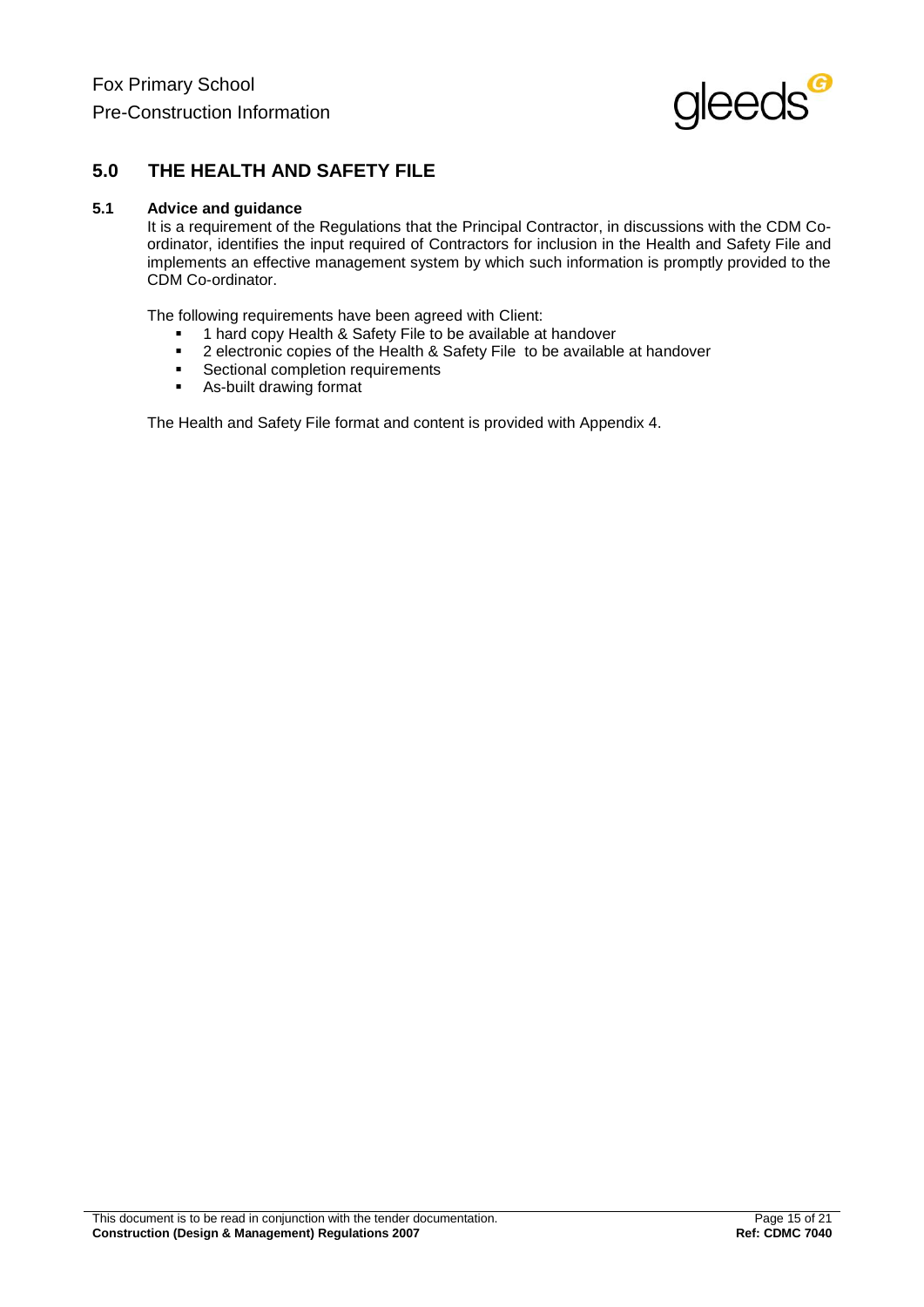Fox Primary School Pre-Construction Information



## **APPENDIX 1 – DESIGN RISK INFORMATION**

These will be issued to the Principal Contractor upon receipt.

This document is to be read in conjunction with the tender documentation. This document of the Page 16 of 21 **Construction (Design & Management) Regulations 2007 Ref: CDMC 7040**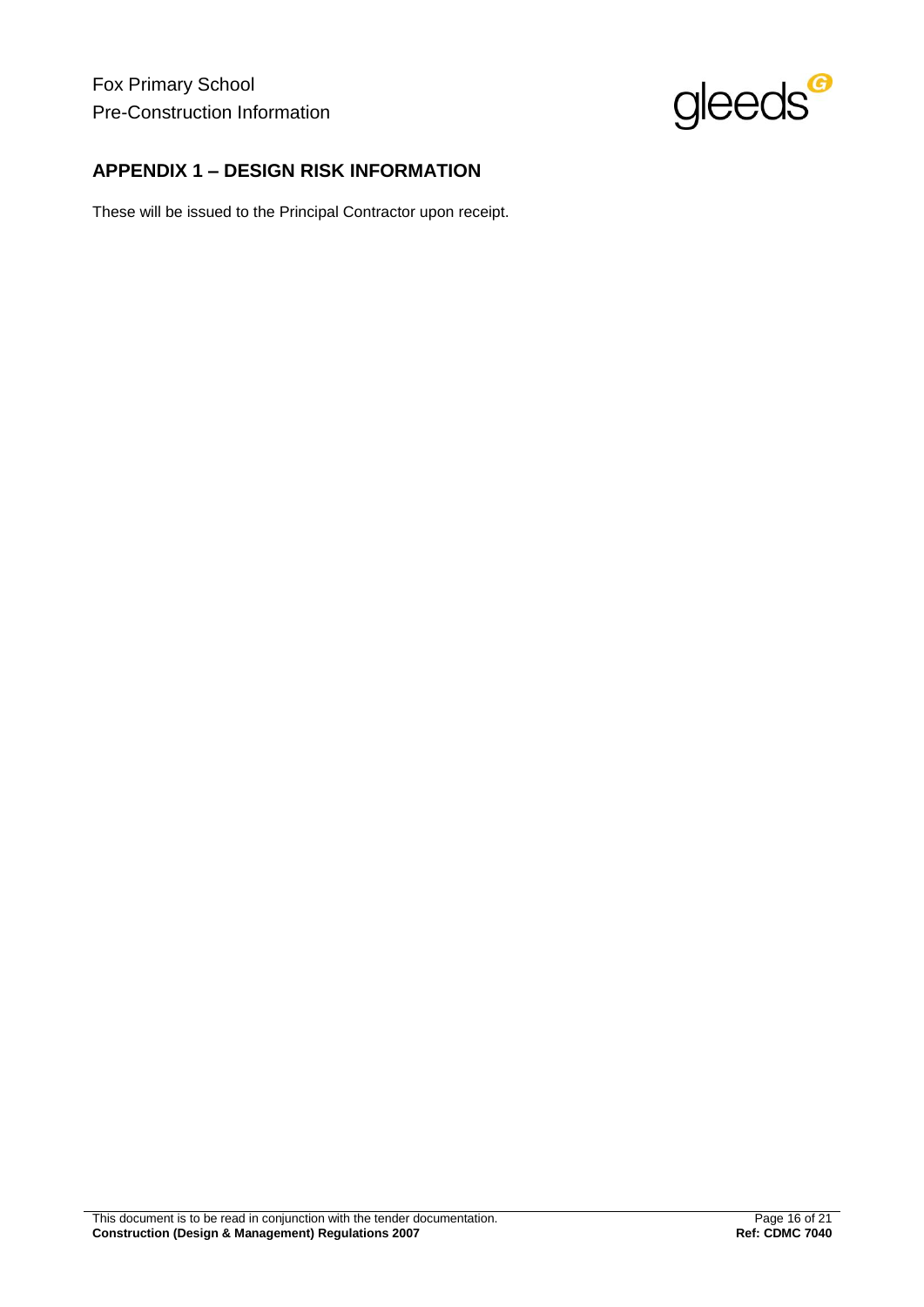

## **APPENDIX 2 – PROJECT DIRECTORY**

| Project Manager            | <b>EC</b> Harris       | Christian Beal<br>0207 812 2154<br>christian.beal@echarris.com                 |
|----------------------------|------------------------|--------------------------------------------------------------------------------|
| Architect                  | Barron and Smith       | Margaret Leong<br>0207 940 3457<br>margaret.leong@barronandsmith.com           |
| <b>Structural Engineer</b> | Robson Liddle          | Paul Stansbie<br>01392 351221<br>07813 693813<br>paulstansbie@robsonliddle.com |
| M&E Consultant             | Hamson JPA             | Paul Rodgers (Electrical)<br>01444 449400<br>paul.rodgers@hamsonjpa.co.uk      |
|                            |                        | Ryan Skinner (Mechanical)<br>01445 449400<br>ryan.skinner@hamsonjpa.co.uk      |
| <b>CDM Co-ordinator</b>    | Gleeds Health & Safety | Paul Horrox<br>0207 631 7384<br>Paul.horrox@gleeds.co.uk                       |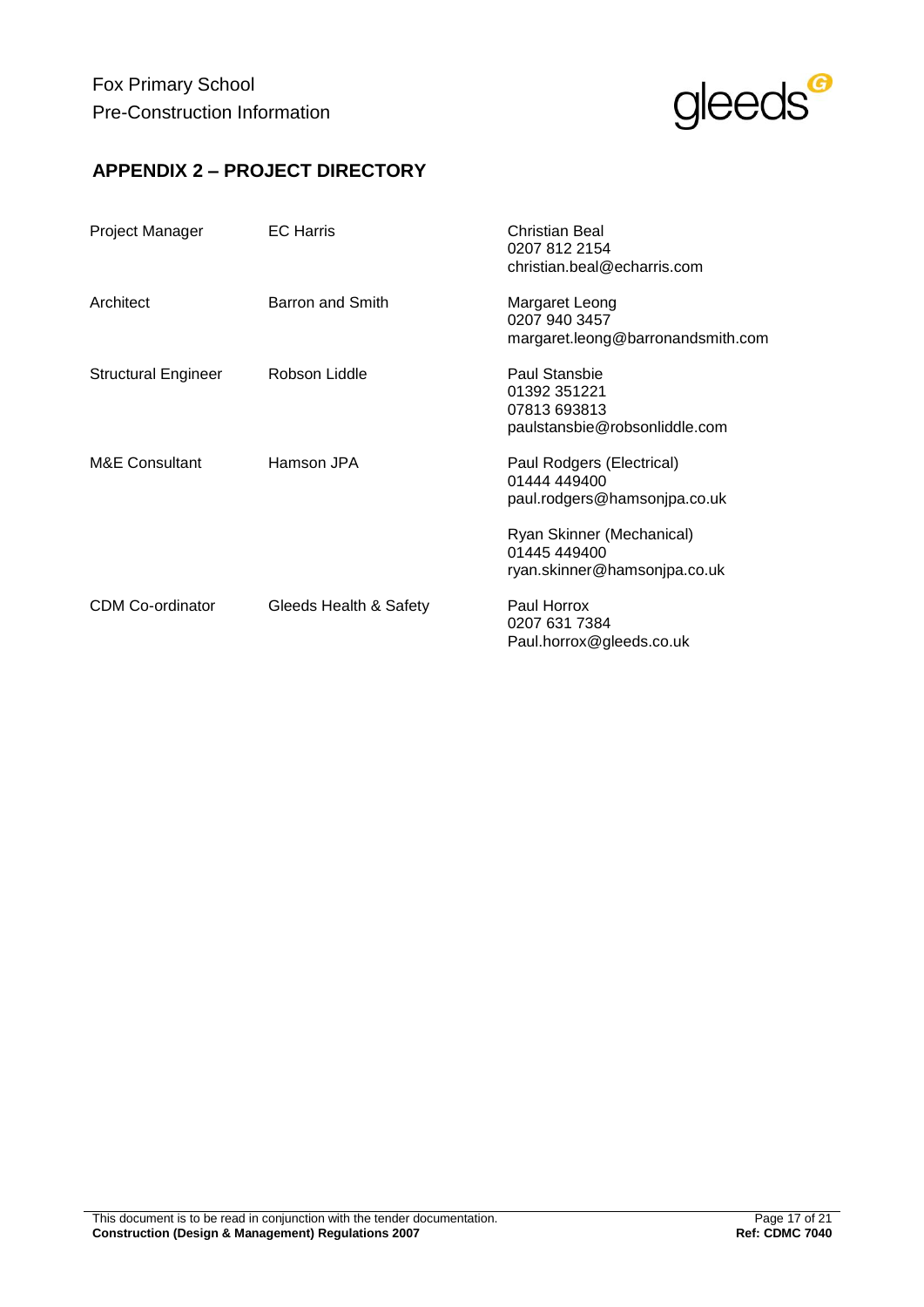

## **APPENDIX 3 - CONSTRUCTION PHASE PLAN**

Under Regulation 3 of the Management Regulations, the Principal Contractor and other Contractors must identify the hazards and assess the risks relating to their work, including the risks they create for others. Using this information, the Principal Contractor must develop a plan suitable for managing Health and Safety in the construction phase of the project, which includes developing information provided by the Client and CDM Co-ordinator.

The construction phase plan is the foundation for good management and clarifies:

- Who does what
- Who is responsible for what
- The hazards and risks which have been identified
- How the works are controlled

The Principal Contractor must present a sufficiently developed copy of this plan to the Client, prior to the construction phase commencing, to enable the Client to comply with their duties under Regulation 16(a) and 16(b) of the Construction (Design and Management) Regulations 2007. Under Regulation 20(1)(a) of the Construction (Design and Management) Regulations 2007, advice may be sought from the CDM Coordinator, in this regard.

For all but the simplest of projects the plan may not be sufficiently developed to cover all of the work that the project will involve; it may only cover early phases of work (for example site set up, enabling works, clearance and early groundworks). The plan at this phase should, however, indicate how arrangements for managing the rest of the work will be added into the plan as Contractors and Sub-Contractors are identified and can give meaningful input into their part of the plan.

The plan should be regarded as a live document, reviewed at regular intervals and, where necessary, amended to reflect changes in the scope of work or programme changes where the planned interface of trades may alter.

The Construction Phase Plan should contain, but not be restricted to the information detailed below.

#### 1. Description of project

- Project description and programme details including any key dates.
- Details of Client, CDM Co-ordinator, designer, Principal Contractor and other consultants.
- Extent and location of existing records and plans which are relevant to Health and Safety on site

#### 2. Management of the work

- Management structure and responsibilities.
- Health and Safety goals for the project and arrangements for monitoring and review of Health and Safety performance.

#### Arrangements for:

- Regular liaison between parties on site
- **Consultation with the workforce**
- The exchange of design information between the Client, CDM Co-ordinator and Contractors on site
- Handling design changes during the project
- The selection and control of Contractors
- The exchange of Health and Safety information between Contractors
- Site security
- Site induction
- Identifying needs and arrangements for competent training
- Welfare facilities and first aid
- The reporting and investigation of accidents and incidents, including near misses
- The production and approval of risk assessments and written systems of work
- Site rules, including Client requirements, fire and emergency procedures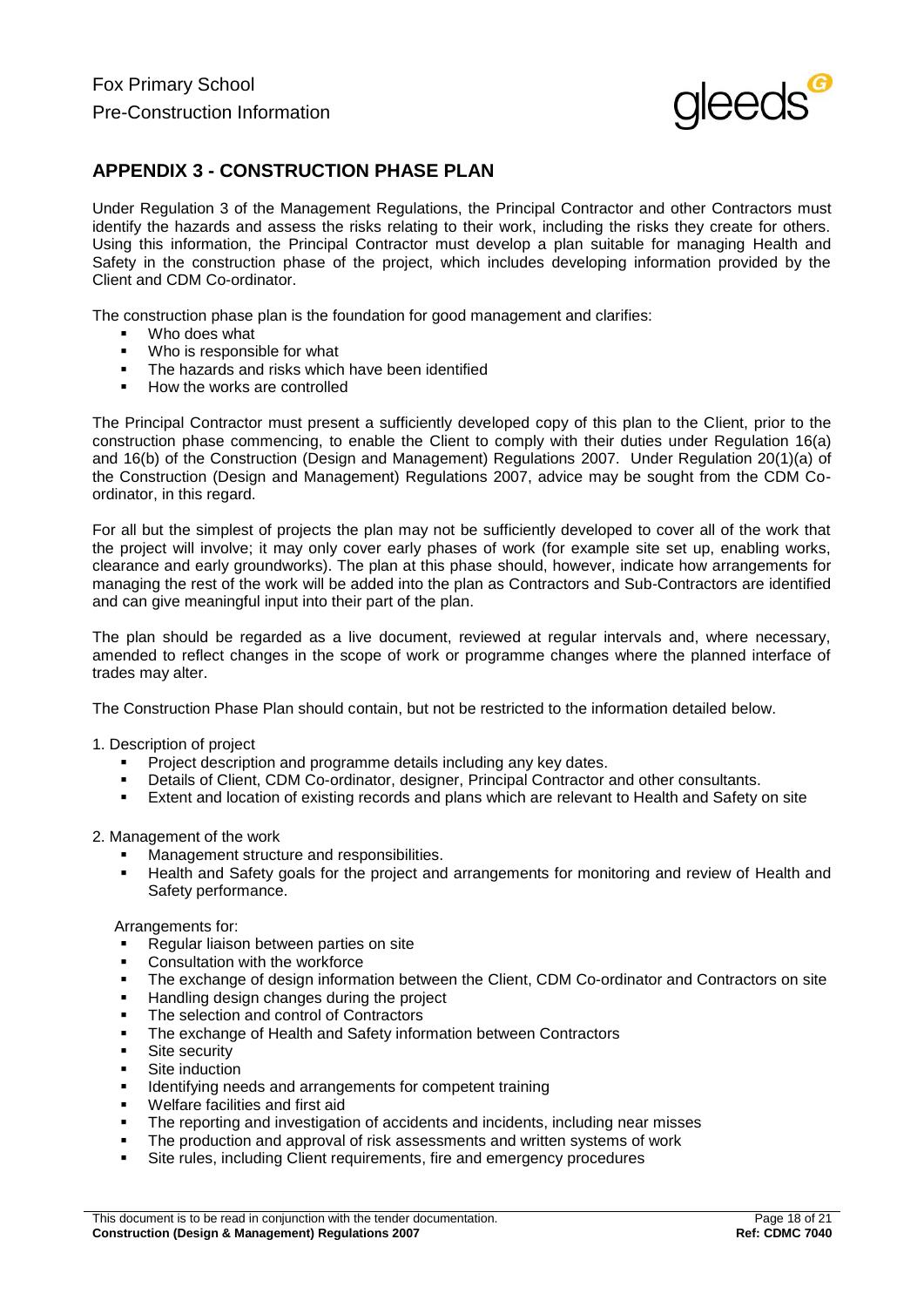

3. Arrangements for controlling significant site risks

Safety risks

- Delivery and removal of materials (including waste) and work equipment, taking account of any risks to the public, e.g. during access to or egress from the site.
- Services, including temporary electrical installations.
- Preventing falls.
- Work with or near fragile materials.
- Control of lifting operations.
- Dealing with services (water, electricity, gas, communications cabling, etc.).
- The maintenance of plant and equipment.
- Poor ground conditions or contaminated ground.
- Work in confined spaces.
- Demolition.
- Managing temporary works.
- Traffic routes and segregation of vehicles and pedestrians including access to and egress from site.
- Storage of materials (particularly hazardous materials) and work equipment.
- Dealing with existing unstable structures.
- Accommodating adjacent land use.
- Any other significant safety risks.

Health risks

- The removal of asbestos.
- Dealing with contaminated land.
- Manual handling.
- Use of hazardous substances and animal hazards (such as rats leptospirosis).
- Reducing noise and vibration.
- Any other significant health risk (such as dust).

4. The Health and Safety File

- Layout and format.
- Arrangements for the collection and gathering of information.
- **Storage of information**

As Contractors and Sub-Contractors are identified and Sub-Contractors let, their information should be incorporated into a form which can merge into the plan.

Constant review is key and the Principal Contractor should allow the CDM Co-ordinator access to review meetings in order to demonstrate that both parties are fulfilling their duties to communicate and co-operate.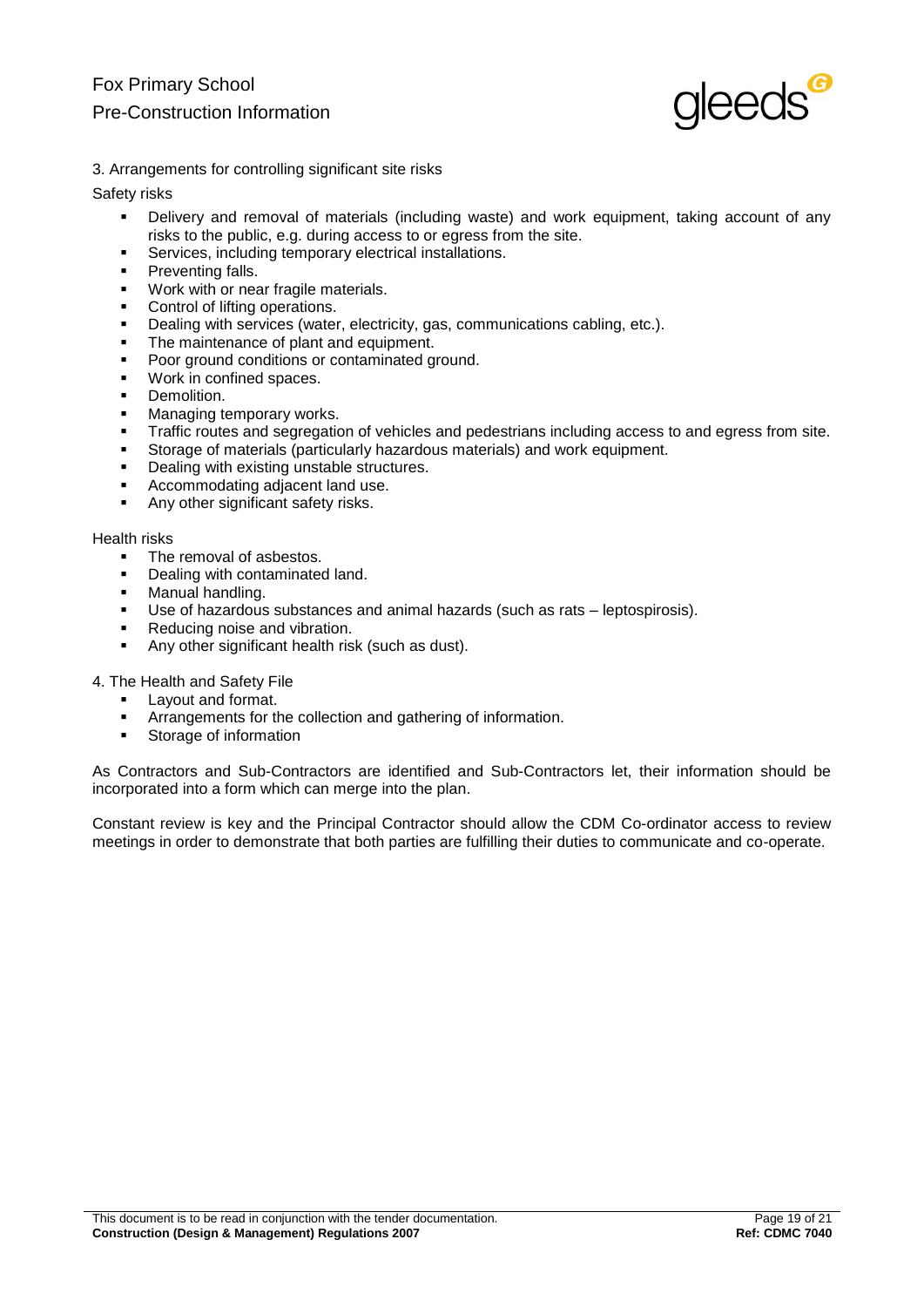

## **APPENDIX 4 - HEALTH & SAFETY FILE - CONTENT & FORMAT**

### **Purpose, Format and Content**

The Health and Safety File should contain the information needed to allow future construction work, including cleaning, maintenance, alterations, refurbishment and demolition to be carried out safely. Information in the file should alert those carrying out such work to risks, and should help them to decide how to work safely. The file should form a key part of the information that the Client, or the Client's successor, is required to provide for future construction projects under regulation 10. The file should therefore be kept up to date after any relevant work or surveys.

In compliance with CDM Regulations 2007, the file should contain:

- a) A brief description of the work carried out;
- b) Any residual hazards which remain and how they have been dealt with (for example surveys or other information concerning asbestos; contaminated land; water bearing strata; buried services etc);
- c) Key structural principles (for example, bracing, sources of substantial stored energy including preor post-tensioned members) and safe working loads for floors and roofs, particularly where these may preclude placing scaffolding or heavy machinery there;
- d) Hazardous materials used (for example lead paint; pesticides; special coatings which should not be burnt off etc);
- e) Information regarding the removal or dismantling of installed plant and equipment (for example any special arrangements for lifting, order or other special instructions for dismantling etc);
- f) Health and Safety information about equipment provided for cleaning or maintaining the structure;
- g) The nature, location and markings of significant services, including underground cables; gas supply equipment; fire-fighting services etc;
- h) Information and as-built drawings of the structure, its plant and equipment (for example, the means of safe access to and from service voids, fire doors and compartmentalisation etc).

As-built drawings to be folded to A4 size, electronic format to meet the Clients requirements – drawings in PDF format and documents to be in PDF/ Word.

Where the structure or systems are handed over in stages, relevant information must be available for use/issue by the Principal Contractor and designers at the date of handover. Where the structure or systems are handed over in stages, relevant information must be available for use / issue by the date of handover.

#### **Collection of Information**

Individual designers, the Principal Contractor and Contractors are to provide As-built information as per the requirements of the terms of the contract, information is to be provided in advance of the PC handover meeting in order to allow Gleeds Health and Safety to prepare the file in accordance with CDM 2007 and prepare a status report for review at that meeting.

#### **H&S File Audit**

The content of the Health and Safety File will be compiled and audited throughout the project by the CDM Co-ordinator, with reports issued at project meetings.